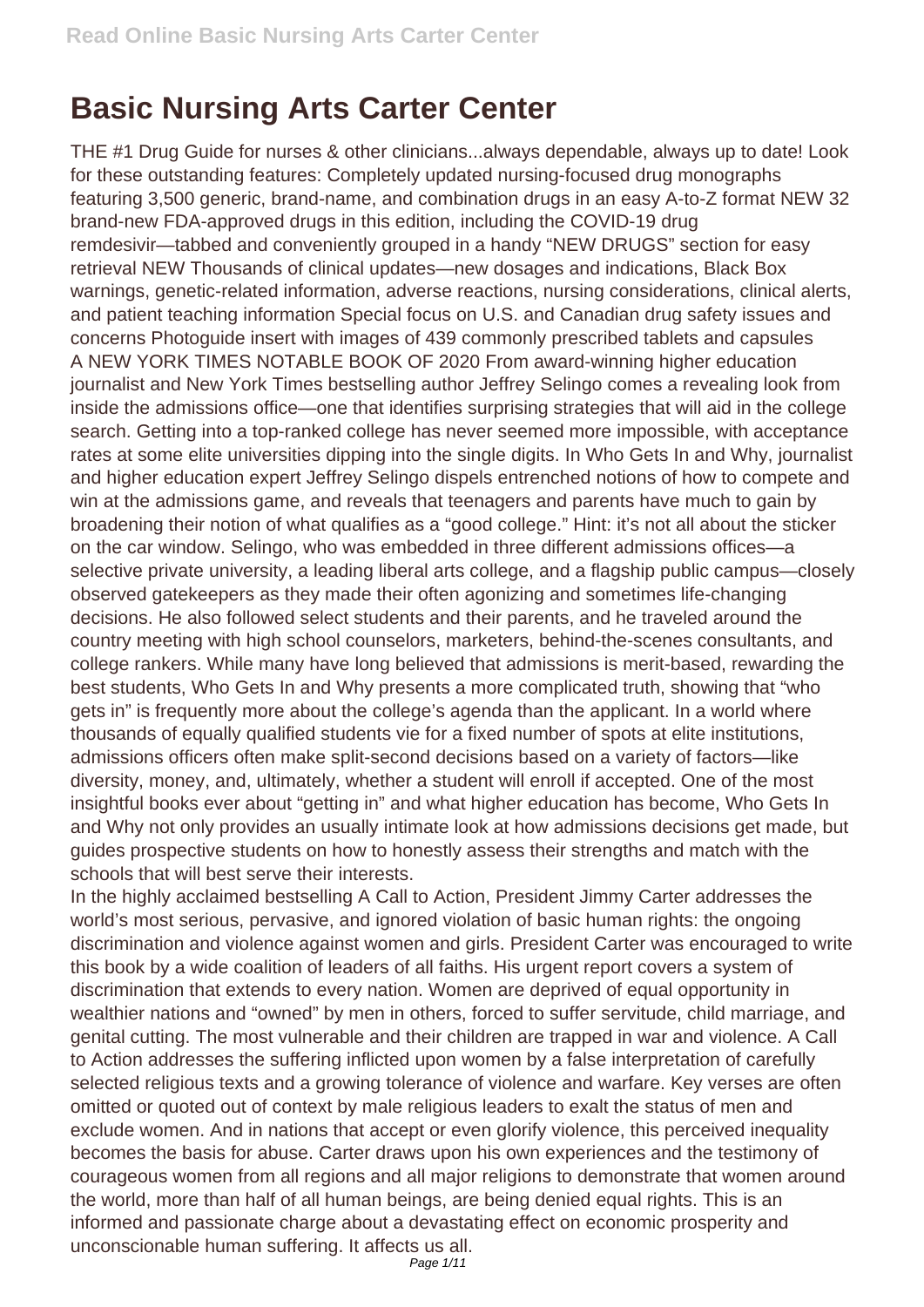## **Read Online Basic Nursing Arts Carter Center**

Vowing to reclaim the land of his fathers, Zeniff leads a company of Nephites deep into Lamanite territory. But the Lamanites have other plans for them. Can Zeniff defend his city against the Lamanite armies? Will his ambitious son Noah seize the crown? Can the prophet Abinadi save the city from its own wickedness? Adventure, war, betrayal, and redemption await you in iPlates Volume 1, an award-winning comic series based on the Book of Mormon. Understand the foundations and applications of healthpromotion Introduction to Health Promotion gives students a workingknowledge of health promotion concepts and methods and theirapplication to health and health behaviors, with a special emphasison the philosophical and theoretical foundations of healthpromotion. The textbook also identifies and discusses theinnovative health campaigns, strategies, and policies beingimplemented and enacted to improve health behaviors and practicesthat ultimately improve quality of life. Written by a professorwith more than two decades of experience teaching and researchinghealth promotion, this comprehensive resource goes beyond thebasics, delving into issues such as the application of behaviorchange theories, planning models, and current wellness topics likenutrition, physical activity, and emotional well-being, amongothers. Provides a clear introduction to the most essential topics inhealth promotion and education Explains behavior change theories and program planningmodels Explores health promotion's role tackling issues of stress,tobacco use, eating behaviors, and physical activity Includes chapters dedicated to professions, settings, andcredentials available in the health promotion field Looks at future trends of health promotion Ideal for students in health promotion, health education, andpublic health fields, Introduction to Health Promotionprepares students with a comprehensive overview of the foundations,history, and current perspectives of health promotion, as well asits key methods and applications.

This textbook for nursing assistants will prepare students not only to function in the traditional nursing assistant role in nursing homes, hospitals, and home health, but also will prepare students to advance their careers. A nursing assistant student who uses this text will have a firm foundation by which to transition to an LPN and ultimately an RN role. The text offers a compelling art program, a direct, conversational writing style, and an emphasis on professionalism and humanism. A back-of-book CD-ROM includes an audio glossary. The president's personal and passionate account of his twenty-five years in the service of humanitarian effort that won him the Nobel Peace Prize was received with the admiring respect of reviewers and readers and it will stand as the record of his brilliant post-presidential career. This is the story of President Jimmy Carter's post-presidency, the most admired and productive in the nation's history. Through The Carter Center, which he and Rosalynn Carter founded in 1982, he has fought neglected diseases, waged peace in war zones, and built hope among some of the most forgotten and needy people in the world. Serving in more than seventy nations, Carter has led peacekeeping efforts for Ethiopia, North Korea, Haiti, Bosnia and Herzegovina, Uganda, and Sudan. With his colleagues from The Carter Center, he has monitored more than sixty-five elections in troubled nations, from Palestine to Indonesia. Carter's bold initiatives, undertaken with dedicated colleagues, have eliminated, prevented, or cured an array of diseases that have been characterized as "neglected" by the World Health Organization and that afflict tens of millions of people unnecessarily. The Carter Center has taught millions of African families how to increase the production of food grains, and Rosalynn Carter has led a vigorous war against the stigma of mental illness around the world. "Immersing ourselves among these deprived and suffering people has been a great blessing as it stretched our minds and hearts," Jimmy Carter writes. "The principles of The Carter Center have been the same ones that should characterize our nation, or any individual. They are the beliefs inherent in all the great world religions, including commitments to peace, justice, freedom, humility, forgiveness or an attempt to find accommodation with potential foes, generosity, human rights or fair treatment of others, protection of the environment, and the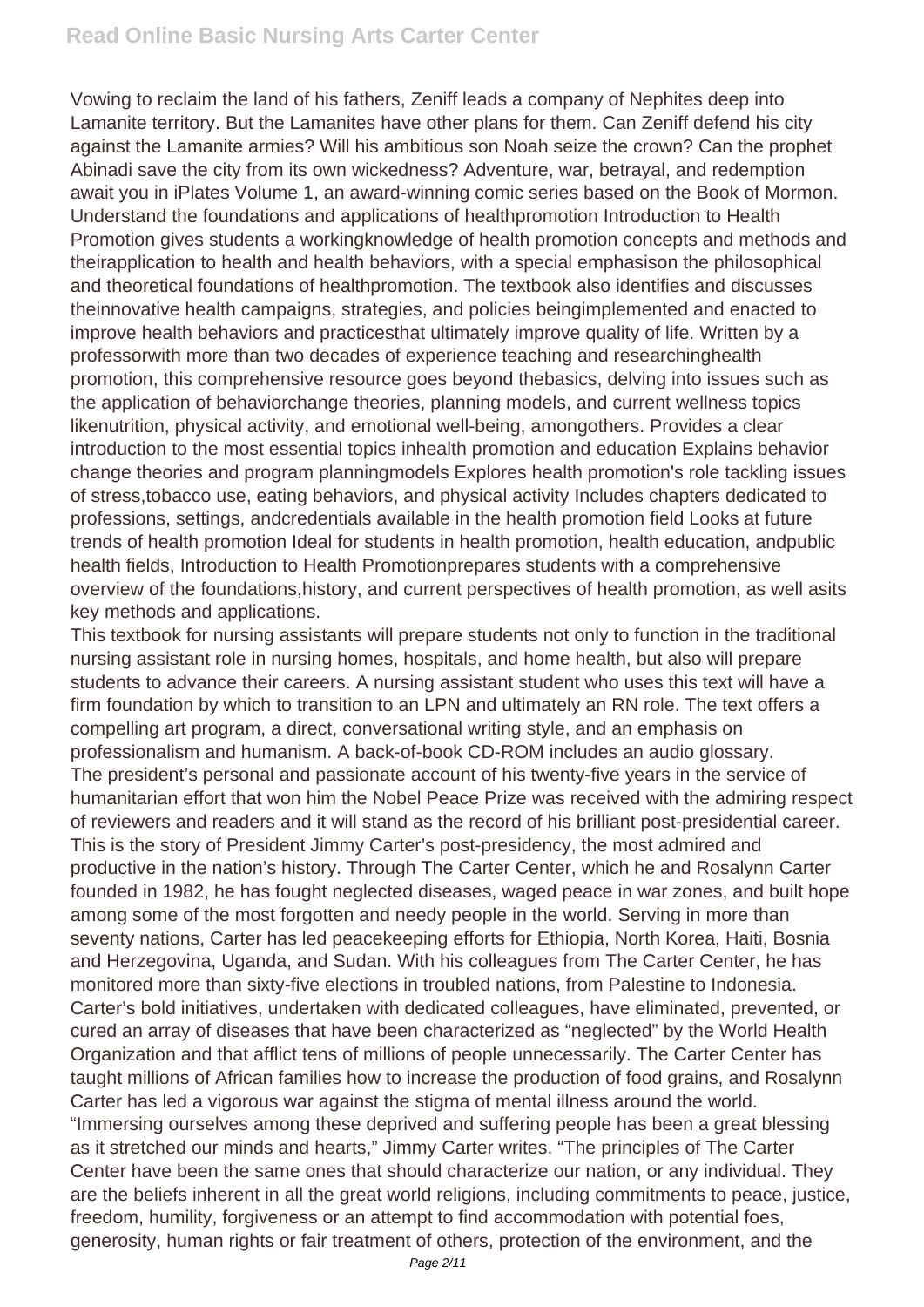alleviation of suffering. This is our agenda for the future."

"A 22-volume, highly illustrated, A-Z general encyclopedia for all ages, featuring sections on how to use World Book, other research aids, pronunciation key, a student guide to better writing, speaking, and research skills, and comprehensive index"--

Prepared under the auspices of the International Council of Nurses (ICN), this first volume provides a comprehensive overview of the rapidly emerging field of advanced nursing practice. It addresses central issues in the role and practice development that are fundamental to defining and differentiating the nature of this field. Topics include defining the role, role characteristics, scope of practice, education, regulation and research. Obstacles to and facilitators of that role are addressed and include ethical questions arising in the context of practice development. With an international focus, this volume examines international developments in the field, as reflected in countryspecific case studies and examples. It offers a valuable resource for advanced practice nurses, educators and administrators at healthcare institutions.

First published in 1999. Routledge is an imprint of Taylor & Francis, an informa company.

Containing almost 800 questions in an easy to use format, this unique study guide is an essential tool that reinforces the content presented in the core text. The variety of questions include critical thinking discussion questions, classroom and homework activities, and multiple response. Questions build on key concepts presented in the core text on a chapter-by-chapter basis. Varying levels of difficulty are included for selfadaptive learning and review.

Winner of a 2014 Silver IBPA Benjamin Franklin Digital Book Award. Join the fun in this humorous tale about a silly dog named Gus, who just can't stop barking. This colorful picture book is filled with funny rhymes, that are sure to make you laugh and smile. Grade Level: Preschool-2nd grade Lexile: AD620L

Describes a highly effective alternative health care paradigm Two distinguished leaders in (nurse-)midwifery provide a comprehensive examination of an effective, well-known model of perinatal care associated with improved health outcomes and reduced costs. This book describes basic tenets of the Centering Healthcare Model, which brings cohorts of people with similar health care needs together in a circle group setting for care. It encourages meaningful dialog between the patient, other patients, clinicians, the family, and the community. The chapters discuss the clinical practice landscape leading to the model's development, its use in clinical practice, and its widespread and continuing growth as an effective alternative to traditional care. Interspersed with comments and stories of support from Centering alumni, both group members and health care professionals, this book provides information on how to implement the group model in practice and maintain the three foundations of the model: health care, interactive learning, and community building. Chapters describe the power of the group process, through facilitative leadership, to encourage behavior change and personal empowerment. Data documents increased satisfaction with care and better health outcomes. Key Features: Describes the theoretical underpinnings and foundations of the Centering Model Demonstrates ways that the Centering Model achieves improved health care outcomes and reduced costs Discusses the impact of evidence-based research on providers, administrators, and policy-makers Focuses on implementation science relating to stages of system redesign and supportive mentoring Includes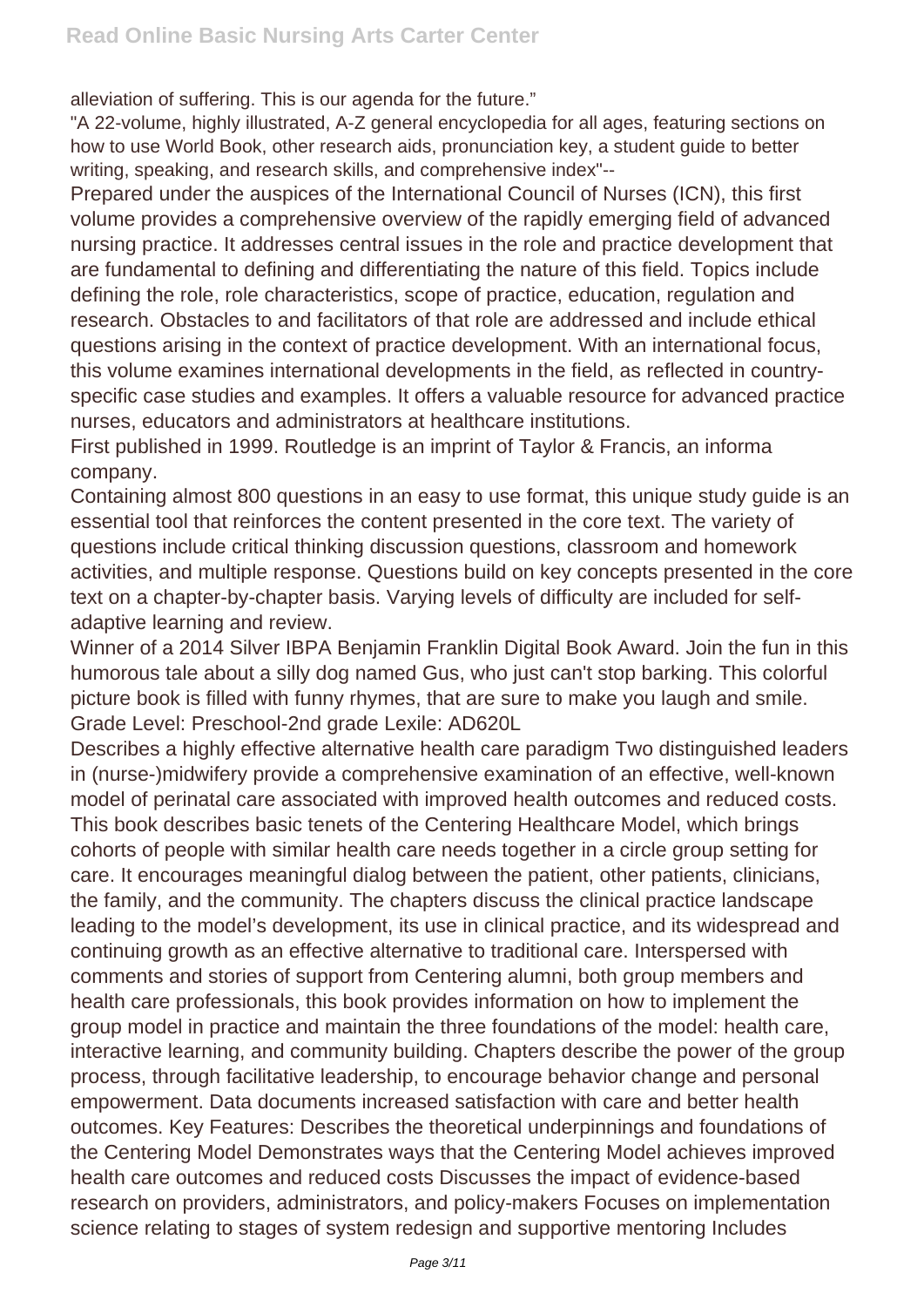personal stories from patients, providers, and staff Demonstrates the validity and applicability of the model to a variety of healthcare fields and practices.

Deputy Knowles Knows is the uplifting story of true community investment. We all know that law enforcement officers risk their lives day in and day out, serving and protecting. But there are many other roles these men and women fill. They take time out of their busy schedules to invest in the community in various ways. One of these methods is to visit schools, read to children, and answer any questions they may have about who policemen and women are, and what exactly they do. This story showcases one of these visits, and highlights real questions and answers shared between students and Deputy Knowles. She not only shares valuable information, but also makes the children laugh and feel comfortable. This tale is a valuable reminder that law enforcement officers not only keep us safe, but that they also genuinely care about us.

Pamphlet is a succinct statement of the ethical obligations and duties of individuals who enter the nursing profession, the profession's nonnegotiable ethical standard, and an expression of nursing's own understanding of its commitment to society. Provides a framework for nurses to use in ethical analysis and decision-making.

In Within Our Reach, Rosalynn Carter and coauthors Susan K. Golant and Kathryn E. Cade render an insightful, unsparing assessment of the state of mental health. Mrs. Carter has been deeply invested in this issue since her husband, former President Jimmy Carter, campaigned for governor of Georgia, when she saw firsthand the horrific, dehumanizing treatment of people with mental illnesses. Using stories from her 35 years of advocacy to springboard into a discussion of the larger issues at hand, Carter crafts an intimate and powerful account of a subject previously shrouded in stigma and shadow, surveying the dimensions of an issue that has affected us all. She describes a system that continues to fail those in need, even though recent scientific breakthroughs with mental illness have potential to help most people lead more normal lives. Within Our Reach is a seminal, searing, and ultimately optimistic look at how far we've come since Jimmy Carter's days on the campaign trail and how far we have yet to go. Decades of research have demonstrated that the parent-child dyad and the environment of the familyâ€"which includes all primary caregiversâ€"are at the foundation of children's well- being and healthy development. From birth, children are learning and rely on parents and the other caregivers in their lives to protect and care for them. The impact of parents may never be greater than during the earliest years of life, when a child's brain is rapidly developing and when nearly all of her or his experiences are created and shaped by parents and the family environment. Parents help children build and refine their knowledge and skills, charting a trajectory for their health and well-being during childhood and beyond. The experience of parenting also impacts parents themselves. For instance, parenting can enrich and give focus to parents' lives; generate stress or calm; and create any number of emotions, including feelings of happiness, sadness, fulfillment, and anger. Parenting of young children today takes place in the context of significant ongoing developments. These include: a rapidly growing body of science on early childhood, increases in funding for programs and services for families, changing demographics of the U.S. population, and greater diversity of family structure. Additionally, parenting is increasingly being shaped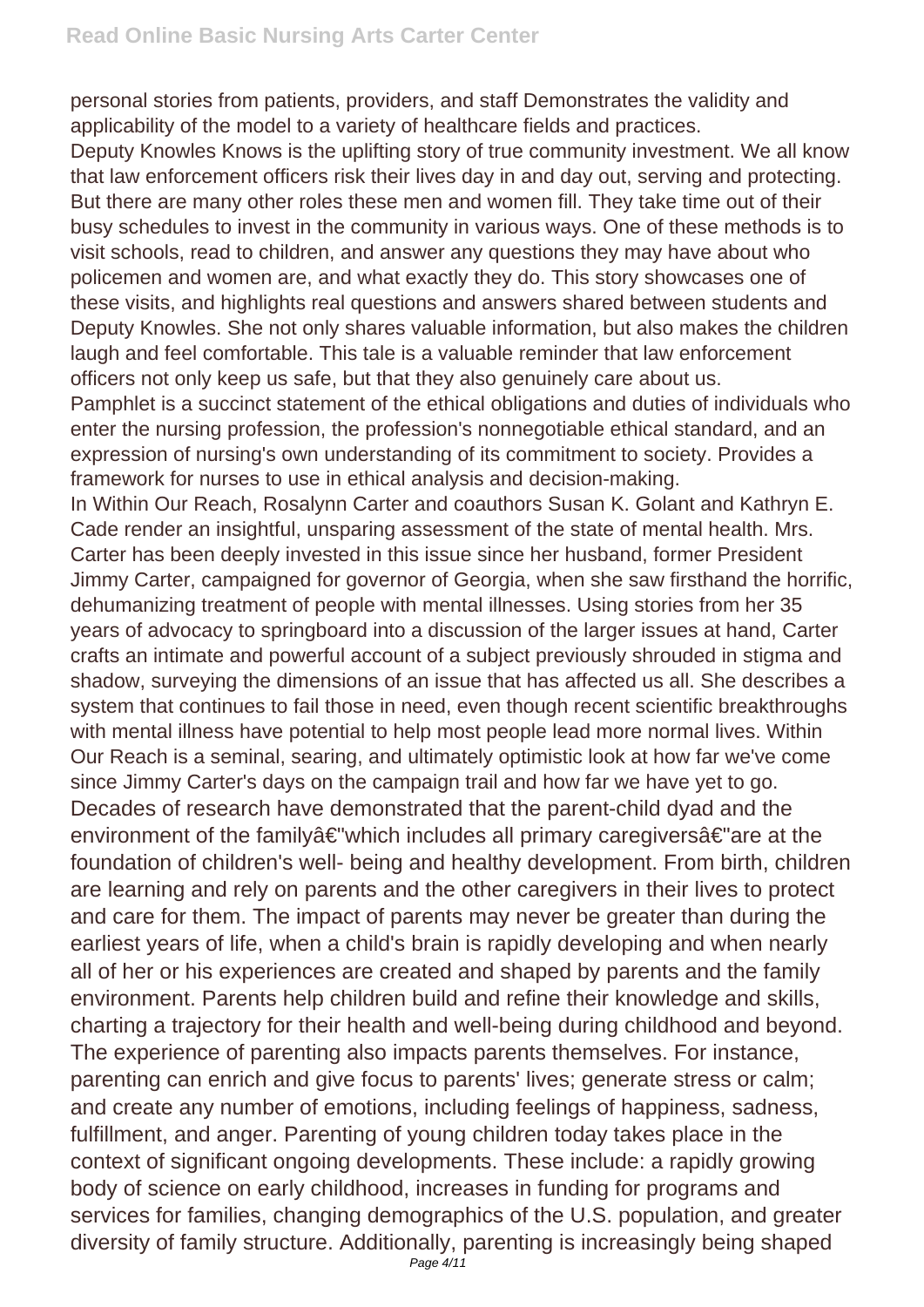by technology and increased access to information about parenting. Parenting Matters identifies parenting knowledge, attitudes, and practices associated with positive developmental outcomes in children ages 0-8; universal/preventive and targeted strategies used in a variety of settings that have been effective with parents of young children and that support the identified knowledge, attitudes, and practices; and barriers to and facilitators for parents' use of practices that lead to healthy child outcomes as well as their participation in effective programs and services. This report makes recommendations directed at an array of stakeholders, for promoting the wide-scale adoption of effective programs and services for parents and on areas that warrant further research to inform policy and practice. It is meant to serve as a roadmap for the future of parenting policy, research, and practice in the United States.

A handy guide to tackling difficult patient and professional interactions with confidence and compassion In this age of increasing reliance on technology, it is essential that the fundamentals of compassion and good communication—the art of patient care—remain at the heart of health care. This clear, concise guide to professional communication strategies helps nurses and other health care clinicians to build effective patient relationships and navigate a wide variety of difficult patient and professional interactions. Written by a practicing psychotherapist who has devoted nearly 30 years of study to clinician—patient relationships, the book tackles such complex issues as dealing with demanding patients, maintaining professional boundaries, overcoming biases and stereotypes, managing clinician emotions, communicating bad news, challenging a colleague's clinical opinion, and other common scenarios. The book guides the reader through a conceptual framework for building effective relationships that is based on the principles of mindfulness. These principles are embedded in discussions of the fundamental elements of interpersonal effectiveness, such as hope, empathy, and listening. Chapters apply mindfulness principles to specific challenging situations with concrete examples that describe effective clinical behaviors as well as situations depicting pitfalls that may impede compassionate care. From a focus on everyday manners in difficult situations to beneficial approaches with challenging populations, the guide helps health care professionals confidently resolve common problems. Brief, to-the-point chapters help clinicians channel their clinical knowledge and good intentions into caring behaviors that allow the patient to more fully experience empathy and compassion. With the guiding theme of "using words as precision instruments," this is a resource that will be referred to again and again. Key Features: • Helps health care professionals and nurses communicate effectively in challenging clinical and professional situations • Uses the principles of mindfulness to build satisfying relationships and resolve problems • Addresses such difficult issues as demanding patients, maintaining boundaries, overcoming biases, managing clinician emotions, and much more • Provides special tips for communicating with family members and caregivers • Authored by a practicing psychotherapist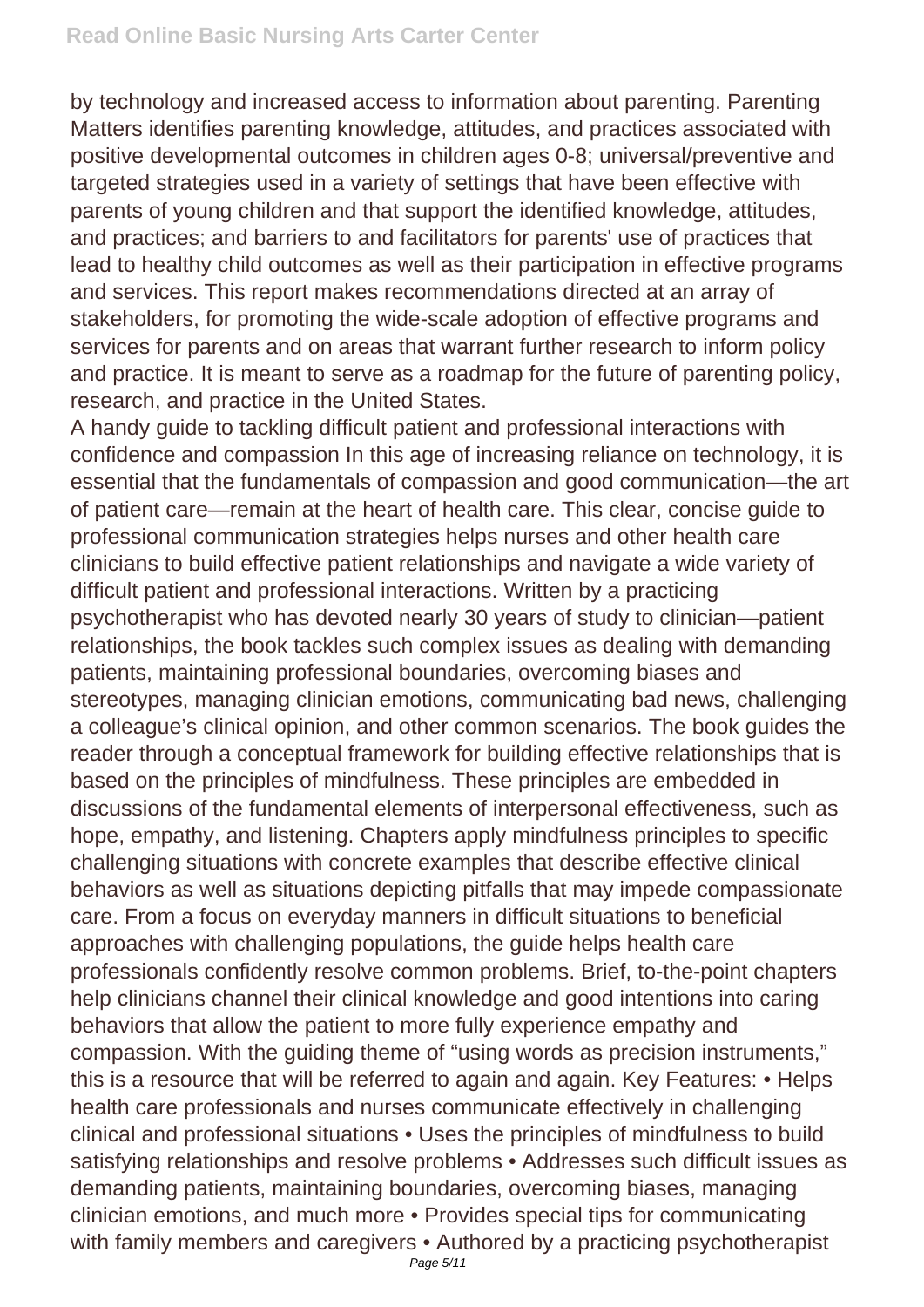specializing in clinician—patient relationships for nearly 30 years Lists more than 20,000 internship possibilities for high school, college, and graduate students as well as for those interested in a new career.

"This book is an accessible evidence-based introduction to the role of the mental health nurse. This comprehensive overview explores concepts of mental health and distress, ethics and accountability, key nursing models to be aware of, and the prevalence, predisposing factors and features of the most commonly occurring mental health problems"--Provided by publisher.

Access the essential information you need to understand and apply theory in practice, research, education, and administration/management. The most concise and contemporary nursing theory resource available, Theoretical Basis for Nursing, 5th Edition, clarifies the application of theory and helps you become a more confident, well-rounded nurse. This acclaimed text is extensively researched and easy to read, giving you an engaging, approachable guide to developing, analyzing, and evaluating theory in your nursing career.

The Official Guide to Graduate Nursing Schools contains fact-filled profiles on all 400 graduate-nursing programs throughout the country and includes information on tuition, programs offered and financial aid.

The former president offers an account of growing up on a Georgia farm during the Depression and provides profiles of the people who shaped his life. To care. To advocate. To innovate. To be a nurse.

In this autobiography, President "Carter tells what he is proud of and what he might do differently. He discusses his regret at losing his re-election, but how he and Rosalynn pushed on and made a new life and second and third rewarding careers. He is frank about the presidents who have succeeded him, world leaders, and his passions for the causes he cares most about, particularly the condition of women and the deprived people of the developing world"--Amazon.com.

Funny. Sexy. Cross Dressing.Not your mother's Regency Romance.After the death of her miserly cousin Antony North, Millicent Boarder is determined her family should never be poor or vulnerable again.To protect them she conceals her cousin's death and assumes his identity. Now she must face the Ton and the world as Mr. North and accept the price she must pay for her family's safety - she will never be loved.Which means now is the perfect time for her to rescue a duke ... up to his neck in a mud puddle!

A Remarkable Mother is President Carter's loving, admiring, wry homage to Miss Lillian Carter, who championed the underdog always, even when her son was president. A registered nurse, pecan grower, university housemother, Peace Corps volunteer, public speaker, and renowned raconteur, Miss Lillian ignored the mores and prejudices of the racially segregated South of the Great Depression years. She was an avid supporter of the Brooklyn Dodgers (because she happened to attend the first major league baseball game in which Jackie Robinson, from Cairo, Georgia, played), was a favored guest on television talk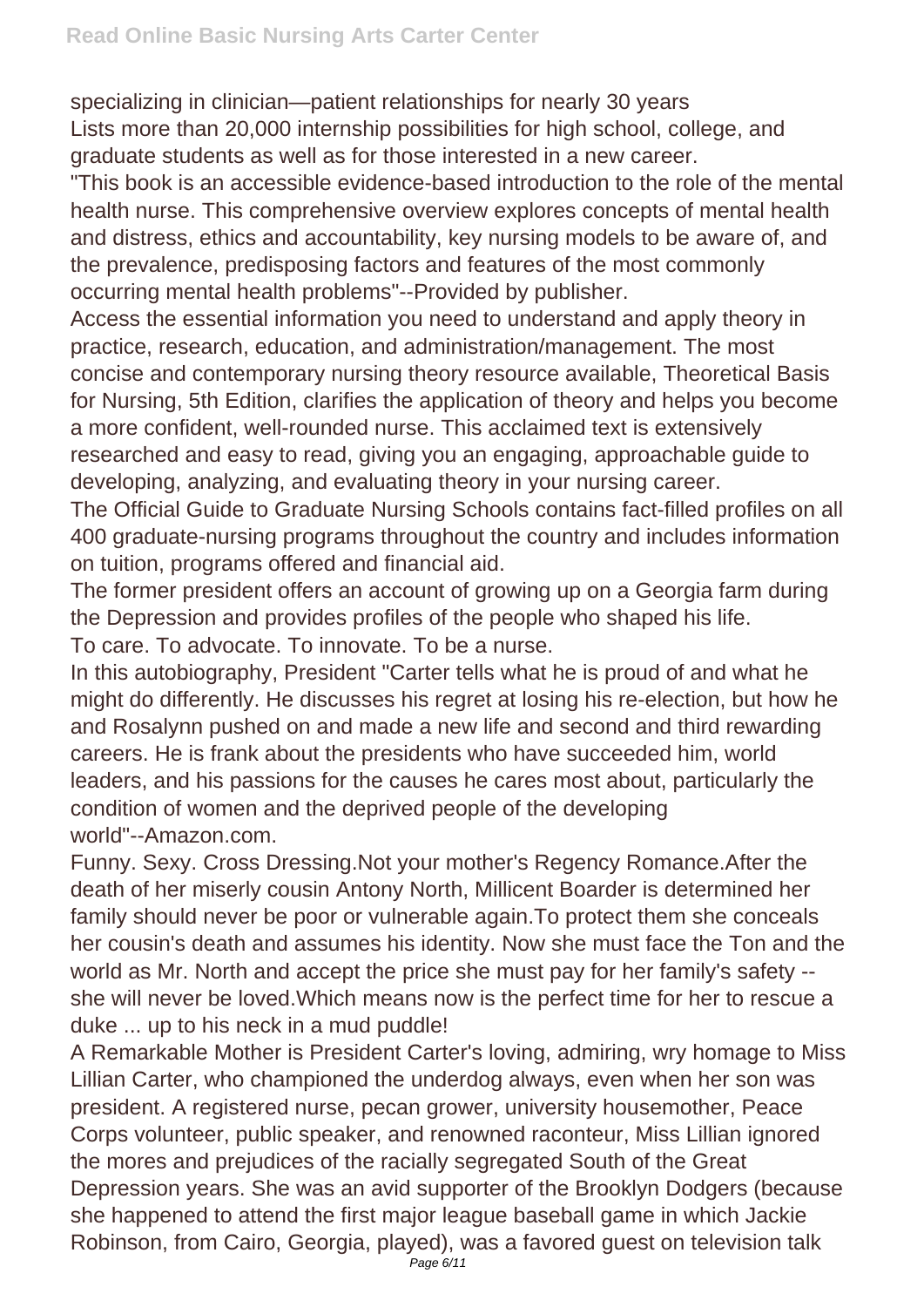shows (usually able to "steal the microphone" from hosts such as Johnny Carson and Walter Cronkite), and an important role model for the nation. Jimmy Carter's mother emerges from this portrait as redoubtable, generous, and forward-looking. He ascribes to her the inspiration for his own life's work of commitment and faith. The notion of vulnerability is critical to person-centred and high-quality nursing and healthcare practice, and underpins all nursing education. Understanding Vulnerability: a Nursing and Healthcare Approach focuses on vulnerability experienced every day by patients and clients in healthcare, and provides clear and supportive guidance to nurses and other healthcare practitioners on protecting and caring for vulnerable patients. Taking a fresh, critical and reflective perspective that reflects current trends towards the promotion of equality and acknowledges everyone's vulnerability, this book is essential reading for all nursing and healthcare students, as well as healthcare practitioners who are committed to providing person-centred care. Special features: •One of the first books to address the issue of vulnerability from a nursing and healthcare perspective •Written by a group of experienced professionals, academics and educationalists with both educational and research expertise in the exploration of vulnerability •Includes narratives, perspectives and case studies, illustrating and bringing to life the issues within the book

Peterson's Graduate Programs in Business, Education, Health, Information Studies, Law & Social Work contains a wealth of information on colleges and universities that offer graduate work in these fields. Institutions listed include those in the United States, Canada, and abroad that are accredited by U.S. accrediting agencies. Up-to-date data, collected through Peterson's Annual Survey of Graduate and Professional Institutions, provides valuable information on degree offerings, professional accreditation, jointly offered degrees, part-time and evening/weekend programs, postbaccalaureate distance degrees, faculty, students, degree requirements, entrance requirements, expenses, financial support, faculty research, and unit head and application contact information. Readers will find helpful links to in-depth descriptions that offer additional detailed information about a specific program or department, faculty members and their research, and much more. In addition, there are valuable articles on financial assistance, the graduate admissions process, advice for international and minority students, and facts about accreditation, with a current list of accrediting agencies.

Prepare for a successful career in caring for geriatric populations! Williams' Basic Geriatric Nursing, 7th edition is an easy-to-read text which presents the theories and concepts of aging along with appropriate nursing interventions. This comprehensive book helps you understand the unique physiologic and psychosocial changes that affect the elderly adult. Threaded throughout this new edition are practical QSEN boxes and Nurse Alert features, which highlight safety, cultural considerations, health promotion, coordinated care, and home care specific to elderly patients. In addition, an online Study Guide, NCLEX®-PN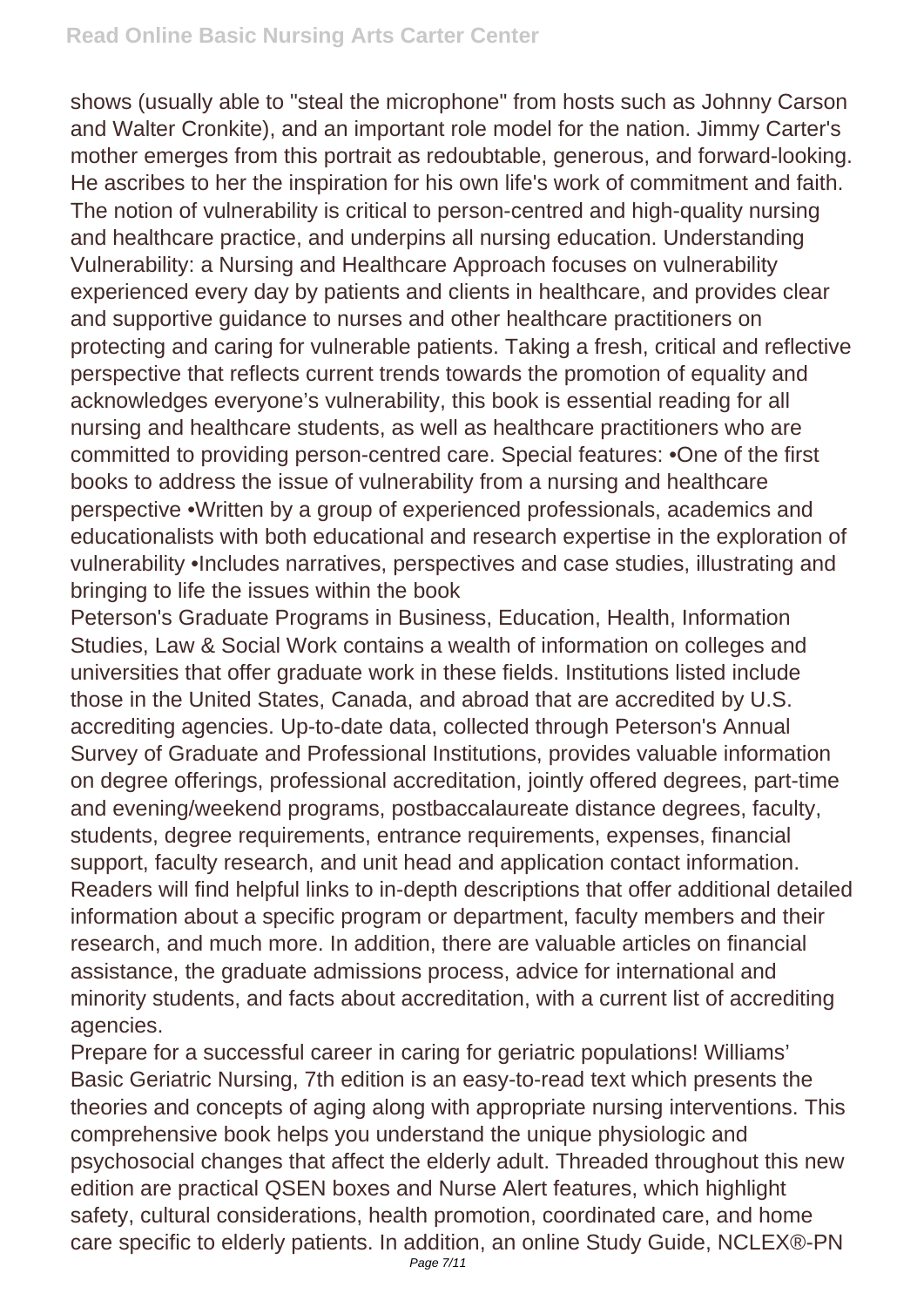review questions, and real-world clinical situation boxes help you to study for exams and apply concepts to practice. Coordinated Care boxes address such topics as restraints, elder abuse, and end-of-life care as related to responsibilities of nursing assistants and other health care workers who are supervised by LPN/LVNs. Clinical Situation boxes present patient scenarios with lessons for appropriate nursing care and patient sensitivity. UNIQUE! A FREE Study Guide, presented in a comprehensive PDF format on Evolve, reinforces your understanding. 10th grade reading level makes learning easier for you. Nursing Care Plans include Critical Thinking boxes to help you to assimilate and synthesize information. Nursing Process sections provide a framework for the discussion of the nursing care of the elderly patient as related to specific disorders. Cultural Considerations throughout text cover biocultural variations as well as health promotion for specific ethnic groups so you can provide culturally competent care. Health Promotion and Patient Teaching boxes highlight health promotion, disease prevention, and age-specific interventions. Home Health Considerations boxes provide information on home health care for the older adult. NEW! QSEN boxes provide you with the knowledge, skills, and attitudes necessary to continuously improve the quality and safety of care of the older adult. NEW! Nurse Alert feature emphasizes important safety and health promotion content specific to the elderly patient. NEW! Updated and expanded art program makes learning the material easier through clear and timely photographs and illustrations.

Estimates indicate that as many as 1 in 4 Americans will experience a mental health problem or will misuse alcohol or drugs in their lifetimes. These disorders are among the most highly stigmatized health conditions in the United States, and they remain barriers to full participation in society in areas as basic as education, housing, and employment. Improving the lives of people with mental health and substance abuse disorders has been a priority in the United States for more than 50 years. The Community Mental Health Act of 1963 is considered a major turning point in America's efforts to improve behavioral healthcare. It ushered in an era of optimism and hope and laid the groundwork for the consumer movement and new models of recovery. The consumer movement gave voice to people with mental and substance use disorders and brought their perspectives and experience into national discussions about mental health. However over the same 50-year period, positive change in American public attitudes and beliefs about mental and substance use disorders has lagged behind these advances. Stigma is a complex social phenomenon based on a relationship between an attribute and a stereotype that assigns undesirable labels, qualities, and behaviors to a person with that attribute. Labeled individuals are then socially devalued, which leads to inequality and discrimination. This report contributes to national efforts to understand and change attitudes, beliefs and behaviors that can lead to stigma and discrimination. Changing stigma in a lasting way will require coordinated efforts, which are based on the best possible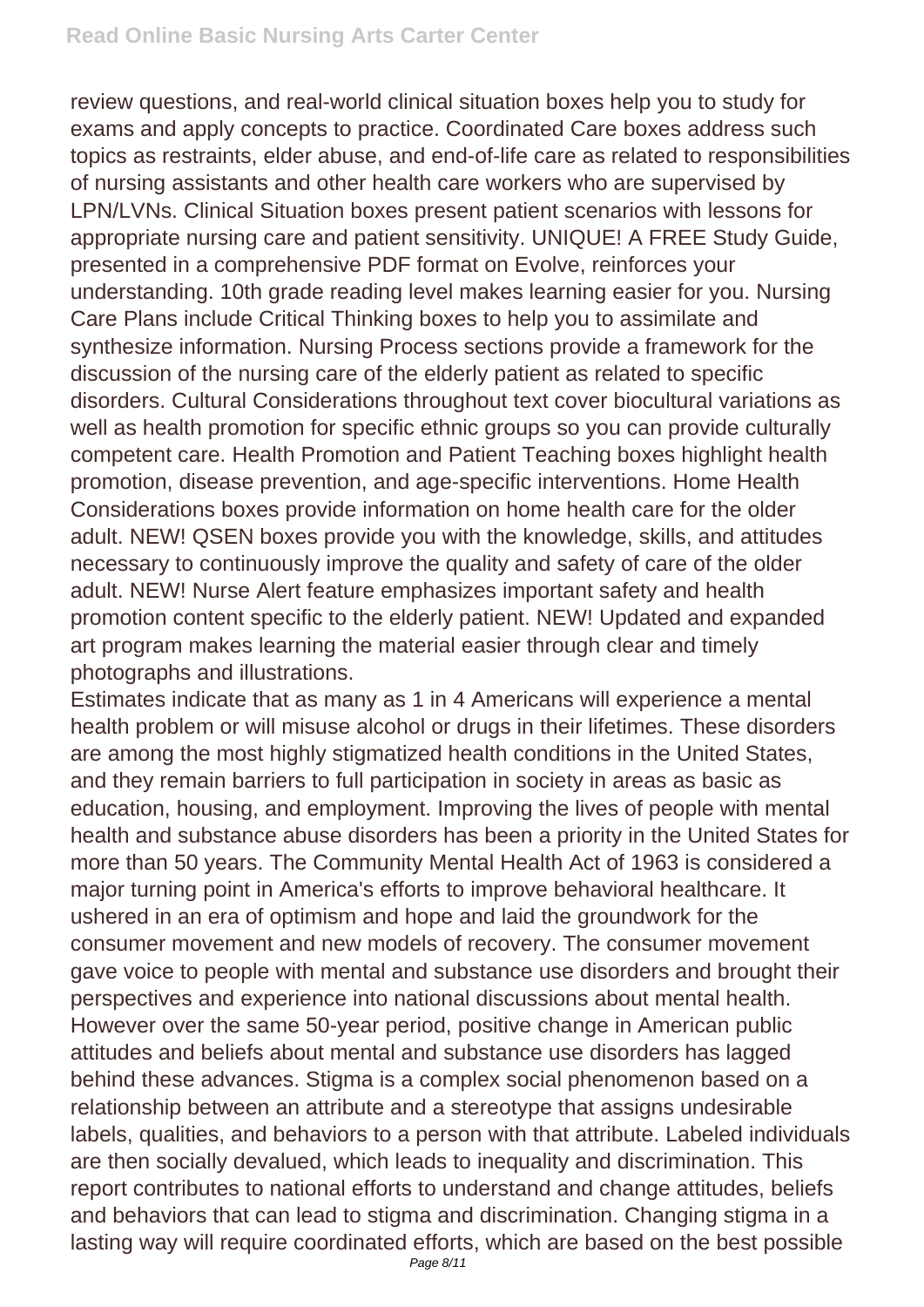evidence, supported at the national level with multiyear funding, and planned and implemented by an effective coalition of representative stakeholders. Ending Discrimination Against People with Mental and Substance Use Disorders: The Evidence for Stigma Change explores stigma and discrimination faced by individuals with mental or substance use disorders and recommends effective strategies for reducing stigma and encouraging people to seek treatment and other supportive services. It offers a set of conclusions and recommendations about successful stigma change strategies and the research needed to inform and evaluate these efforts in the United States.

This workbook allows students to practice and record the mastery of skills found in Taylor's Fundamentals of Nursing, Seventh Edition by providing checklists designed to record every step of each procedure. This set of checklists is valuable as a self-assessment tool for students and a means for faculty to record student performance.

Skill Checklists for Fundamentals of NursingThe Art and Science of Nursing CareLippincott Williams & Wilkins

In the United States, some populations suffer from far greater disparities in health than others. Those disparities are caused not only by fundamental differences in health status across segments of the population, but also because of inequities in factors that impact health status, so-called determinants of health. Only part of an individual's health status depends on his or her behavior and choice; community-wide problems like poverty, unemployment, poor education, inadequate housing, poor public transportation, interpersonal violence, and decaying neighborhoods also contribute to health inequities, as well as the historic and ongoing interplay of structures, policies, and norms that shape lives. When these factors are not optimal in a community, it does not mean they are intractable: such inequities can be mitigated by social policies that can shape health in powerful ways. Communities in Action: Pathways to Health Equity seeks to delineate the causes of and the solutions to health inequities in the United States. This report focuses on what communities can do to promote health equity, what actions are needed by the many and varied stakeholders that are part of communities or support them, as well as the root causes and structural barriers that need to be overcome.

Published in cooperation with the American Association of Colleges of Nursing (AACN)-the only U.S. organization dedicated exclusively to advancing baccalaureate and graduate nursing education-Nursing Programs 2011 is a comprehensive guide to undergraduate, graduate, and postdoctoral programs in the United States and Canada. Nursing Programs 2011 profiles more than 3,600 undergraduate, graduate, and postdoctoral options at more than 700 institutions in the United States and Canada. A special section, "The Nursing School Adviser," includes in-depth articles about degree and career options, the admissions process, and specialized programs for professions such as nurse practitioner and clinical specialist. The Quick-Reference Chart offers readers at-a-glance school comparisons.

#1 NEW YORK TIMES BESTSELLER • "The story of modern medicine and bioethics—and, indeed, race relations—is refracted beautifully, and movingly."—Entertainment Weekly NOW A MAJOR MOTION PICTURE FROM HBO®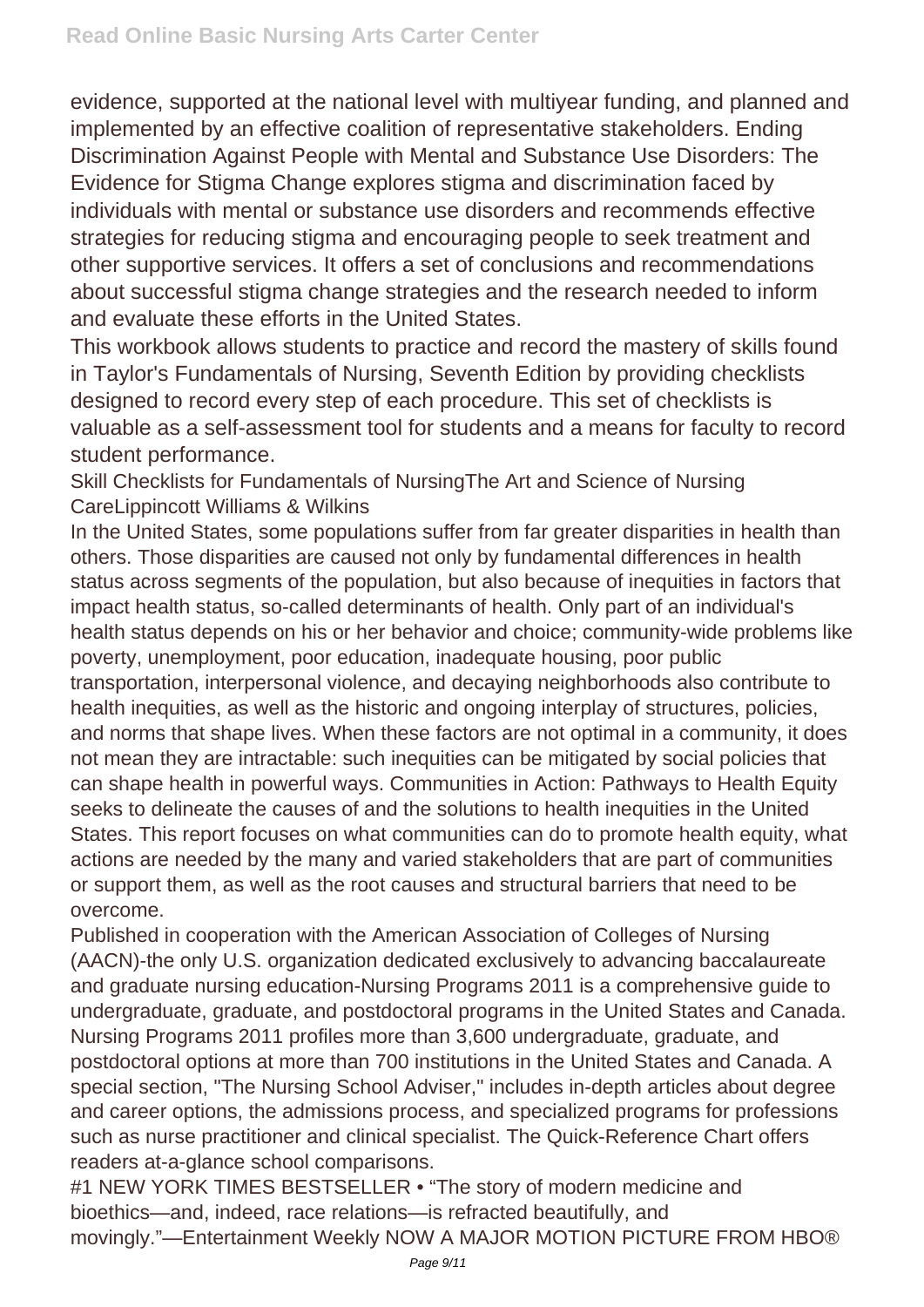STARRING OPRAH WINFREY AND ROSE BYRNE • ONE OF THE "MOST INFLUENTIAL" (CNN), "DEFINING" (LITHUB), AND "BEST" (THE PHILADELPHIA INQUIRER) BOOKS OF THE DECADE • ONE OF ESSENCE'S 50 MOST IMPACTFUL BLACK BOOKS OF THE PAST 50 YEARS • WINNER OF THE CHICAGO TRIBUNE HEARTLAND PRIZE FOR NONFICTION NAMED ONE OF THE BEST BOOKS OF THE YEAR BY The New York Times Book Review • Entertainment Weekly • O: The Oprah Magazine • NPR • Financial Times • New York • Independent (U.K.) • Times (U.K.) • Publishers Weekly • Library Journal • Kirkus Reviews • Booklist • Globe and Mail Her name was Henrietta Lacks, but scientists know her as HeLa. She was a poor Southern tobacco farmer who worked the same land as her slave ancestors, yet her cells—taken without her knowledge—became one of the most important tools in medicine: The first "immortal" human cells grown in culture, which are still alive today, though she has been dead for more than sixty years. HeLa cells were vital for developing the polio vaccine; uncovered secrets of cancer, viruses, and the atom bomb's effects; helped lead to important advances like in vitro fertilization, cloning, and gene mapping; and have been bought and sold by the billions. Yet Henrietta Lacks remains virtually unknown, buried in an unmarked grave. Henrietta's family did not learn of her "immortality" until more than twenty years after her death, when scientists investigating HeLa began using her husband and children in research without informed consent. And though the cells had launched a multimillion-dollar industry that sells human biological materials, her family never saw any of the profits. As Rebecca Skloot so brilliantly shows, the story of the Lacks family—past and present—is inextricably connected to the dark history of experimentation on African Americans, the birth of bioethics, and the legal battles over whether we control the stuff we are made of. Over the decade it took to uncover this story, Rebecca became enmeshed in the lives of the Lacks family—especially Henrietta's daughter Deborah. Deborah was consumed with questions: Had scientists cloned her mother? Had they killed her to harvest her cells? And if her mother was so important to medicine, why couldn't her children afford health insurance? Intimate in feeling, astonishing in scope, and impossible to put down, The Immortal Life of Henrietta Lacks captures the beauty and drama of scientific discovery, as well as its human consequences. In this powerful and personal reflection, a New York Times bestseller, President Jimmy Carter contemplates how faith has sustained him in happiness and disappointment and considers how we may find it in our own lives. All his life, President Jimmy Carter has been a courageous exemplar of faith. Now he shares the lessons he learned. He writes, "The issue of faith arises in almost every area of human existence, so it is important to understand its multiple meanings. In this book, my primary goal is to explore the broader meaning of faith, its far-reaching effect on our lives, and its relationship to past, present, and future events in America and around the world. The religious aspects of faith are also covered, since this is how the word is most often used, and I have included a description of the ways my faith has guided and sustained me, as well as how it has challenged and driven me to seek a closer and better relationship with people and with God." Quoting eminent Protestant theologians, in Faith President Carter describes his belief in religious freedom, moral politics, and the place of prayer in his daily life. He examines faith's many meanings, he describes how to accept it, live it, how to doubt and find faith again. This is a serious and moving reflection from one of